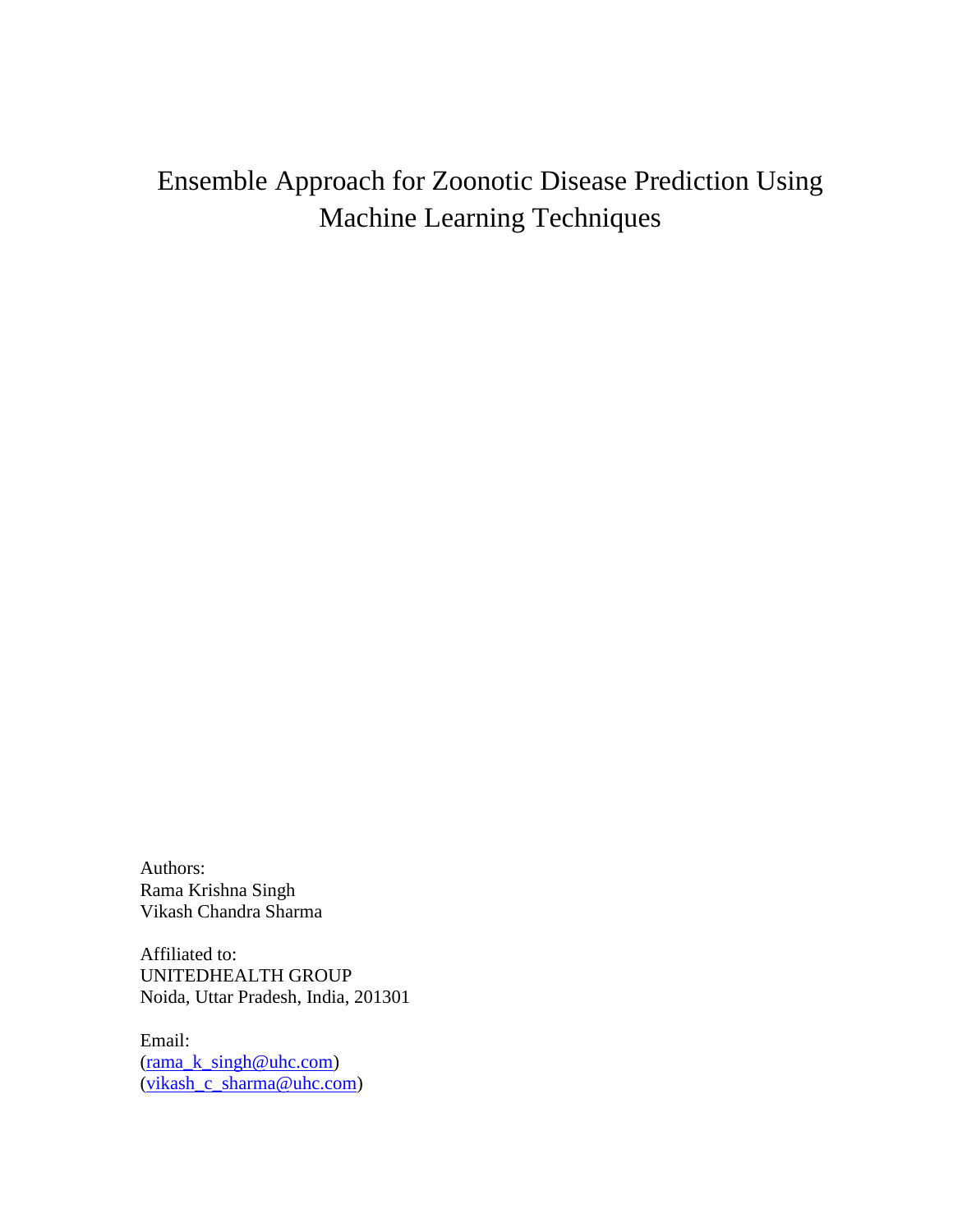#### **ABSTRACT**

More than two thirds of emerging infectious diseases in recent decades are zoonotic in origin. Timely prediction of these diseases which migrate from animals to humans and preventive measures to stop the loss in terms of morbidity and mortality is the requirement of health care industry. Avian Influenza is one of the zoonotic diseases that has created havoc in recent past especially in Asian subcontinent. In past, attempts have been made to predict influenza using traditional time-series techniques ( AR, MA, ARMA, ARIMA etc.) as well as machine learning techniques to capture the cyclicity and seasonality of these virus strains. In current research an effort has been made to utilize the Empirical Mode Decomposition (EMD) to extract the Intrinsic Mode function (IMF) and then apply state of art Machine Learning (ML) techniques to predict the series. Several machine learning techniques like Random Forest (RF) along with Gradient Boosting Machine (GBM) and Support Vector Regression (SVR) have been applied on the decomposed series. Exogenous meteorological variables like temperature, humidity and precipitation have been incorporated to improve upon the forecast. An ensemble approach of ML models showed significant improvement over the traditional models in terms of long term forecast accuracy.

**Keywords:** Random Forest, Gradient Boosting Machine, Support Vector Regression, Machine Learning, Avian Influenza

## **1. INTRODUCTION**

In healthcare industry, application of time-series modeling and prediction of future outbreak of certain infectious diseases and disease events which occur in a cyclic or rhythmic pattern is very crucial. The forecasting of disease helps to predict the course of disease, warn health care experts and adopt control measures to prevent disease outbreaks. The US Agency for International Development launched its Emerging Pandemic Threats Programme in late 2009 to build an early warning system to detect and reduce the impacts of zoonotic diseases.

Zoonotic diseases are a group of infectious diseases naturally transmitted from animals to humans. Avian influenza (AI) under consideration is one of those zoonotic diseases which pose a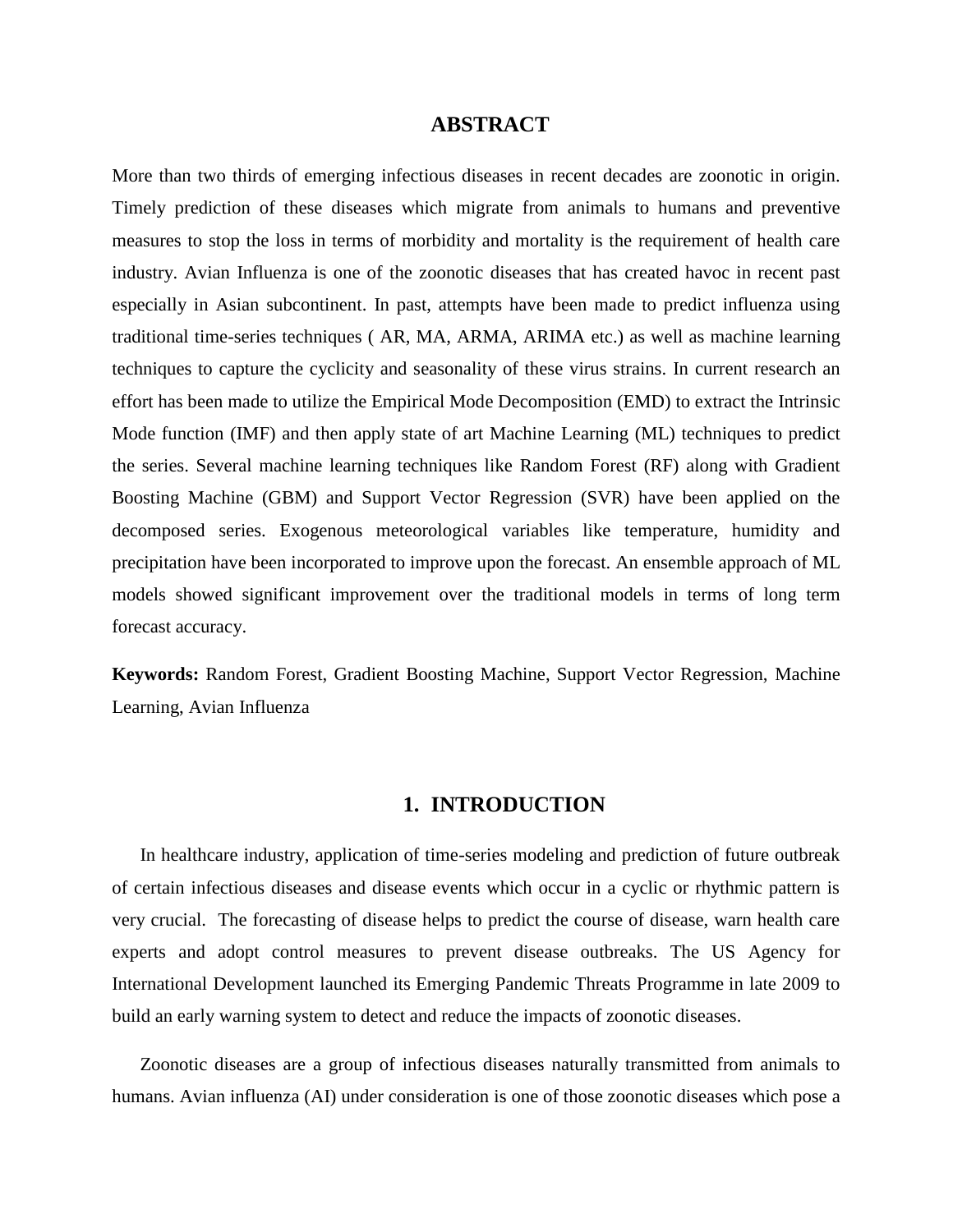major threat to mankind in recent years. It refers to the disease caused by infection with avian (bird) influenza (flu) Type A viruses. Humans are affected by AI virus subtypes H5N1 and H9N2 and swine influenza virus subtypes H1N1 and H3N2. The AI (H5N1) virus subtype, a highly pathogenic AI virus, first infected humans in 1997 during a poultry outbreak in Hong Kong and China. Since, its widespread re-emergence in 2003 and 2004, this avian virus has spread from Asia to Europe and Africa and has become entrenched in poultry in some countries, resulting in millions of poultry infections and many human deaths. The mortality and morbidity associated with this disease have devastated communities in some countries and led to global changes in public health. Countries not only suffered huge economic loss but in some instances closed down – global travel and trade networks. These vulnerabilities emphasize the need for a systematic, pre-emptive, advanced and improved predictive modeling approach to predict the emergence of such pandemics that could impact the health risk to susceptible human population.

AI also has some cyclic or repeating pattern to capture which, traditional time-series predictions are performed using the autoregressive integrated moving average (ARIMA) [Box, G. & Jenkins, G. 1995] technique. ARIMA model attempts to filter out high frequency noise in the data to detect local trends based on linear dependence in observations in the series. ARIMA models even though widely applied incorporate lot many assumptions. First, it assumes linear relationship between independent and dependent variables. Real-world relationships are often non-linear and therefore more complex than the assumptions build into ARIMA model. As a result this model does not perform well when data structure is complex. Also, these models assume a constant standard deviation of errors over time. This assumption can be removed when ARIMA is used in conjunction with a Generalized Auto Regressive Conditional Heteroskedasticity (GARCH) [Engle, R. F. 1995] model. GARCH technique attempts to characterize model's non-constant standard deviations in a time-series but it comes with its own challenges and optimizing the parameters for GARCH is always a challenge.

Another challenge in time series prediction is the prediction horizon. When the prediction horizon increases, the uncertainty of future trends also increases, rendering a more tough prediction problem. Researchers have always wanted to extract the maximum knowledge from the past values to better utilize them for long-term time series prediction. More recently, new classes of regression models along with machine learning techniques have been developed to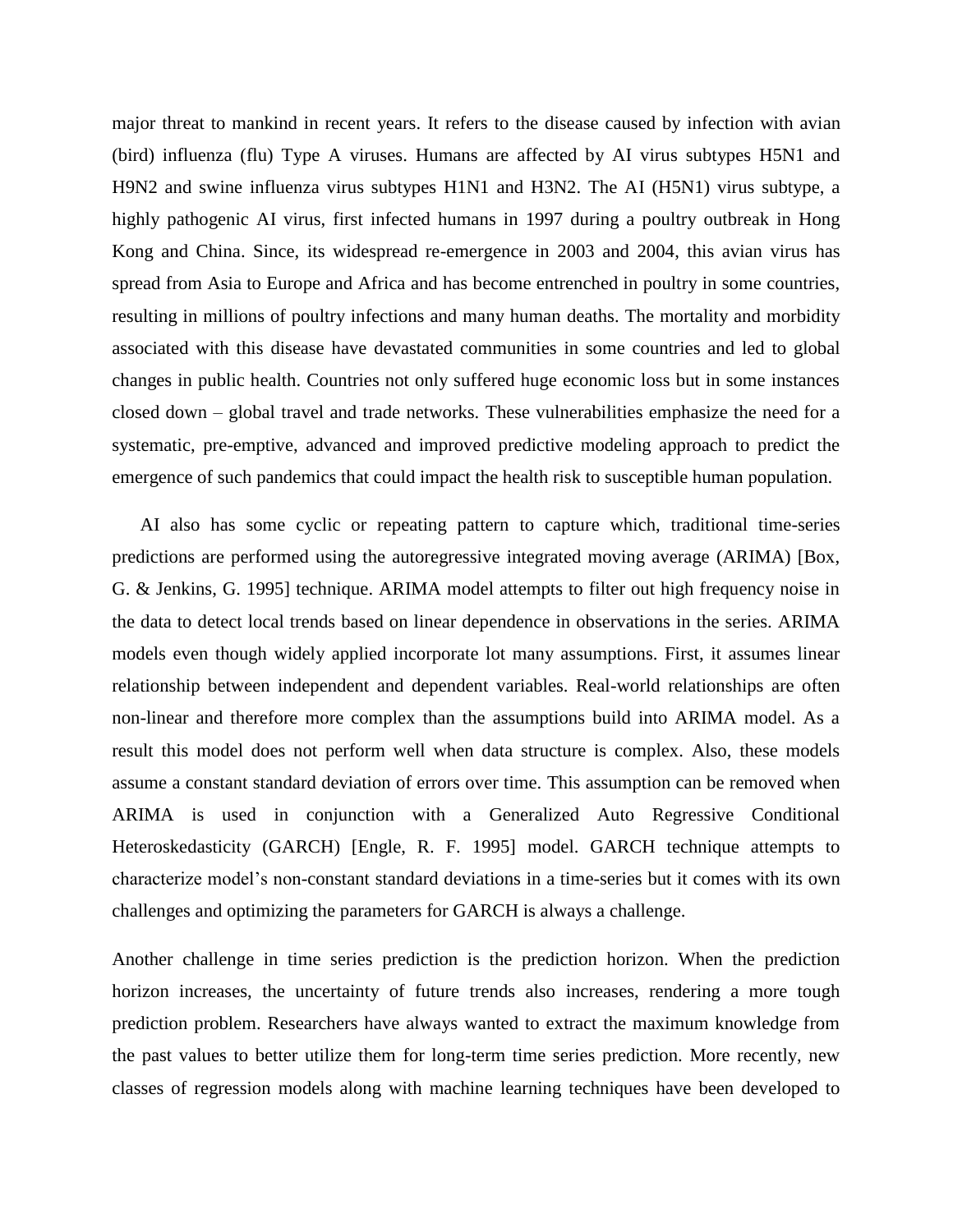address the challenges associated with classical methods. Literature suggests the usage of Random Forest [Kane Michael J, *el*. *al*. (2014)] technique for superior prediction accuracy when compared to the classical models. This paper makes use of an ensemble of Random Forest with Gradient Boosting Machine and Support Vector Machine models to come up with a better forecast for longer duration which can then be used for future planning and taking preventive steps to contain the disease from spreading and transforming into epidemic.

## **2. DATA**

Data for avian influenza virus was collected from the online web-based application (EMPRES-i) [http://empres-i.fao.org/eipws3g/] which has been designed to support veterinary services by facilitating the organization and access to regional and global disease information. This platform is a global animal disease information system including emergent zoonoses and other high impact animal diseases. In this research, data was considered for a period of *Jan'06 to Jul'14* for some Asian countries (China, India, Nepal, Bangladesh, Vietnam and South Korea) because these countries historically seemed to witness majority of outbreak cases of AI. Figure.*1* demonstrates the number of outbreak cases in Asian countries considered in the research work.



Figure.*1* Avian Influenza outbreaks for a period of *Jan'06 to Jul'14*

Figure.*2* shows the monthly time plot for avian influenza outbreak cases in nations under consideration.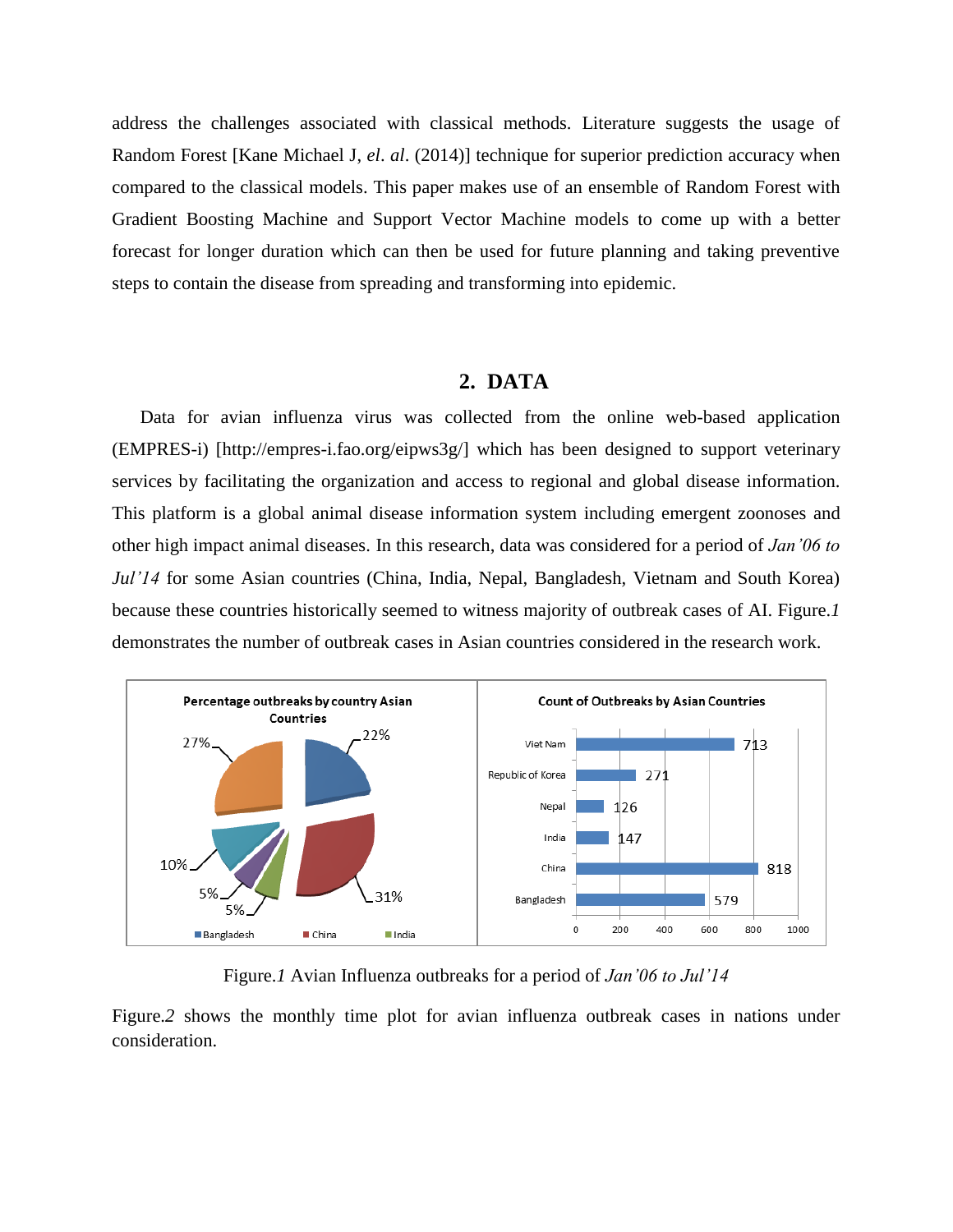

Figure.*2* Time plot for Avian Influenza outbreaks in Asia

Avian influenza was forecasted taking into consideration few exogenous meteorological variables like daily temperature (minimum and maximum temperature), relative humidity and precipitation. This data was obtained from [\[http://globalweather.tamu.edu/\]](http://globalweather.tamu.edu/) for the Asian countries in the study for a period of *Jan'06 to Jul'14*. The data from different sources were merged into a single data set and was then brought to monthly level taking the number of outbreak cases, average minimum temperature, average maximum temperature, average humidity and average precipitation.

## **3. METHODOLOGY**

#### **3.1 Preliminary Analysis**

Model was fitted considering data for a period of Jun'06 to Dec'12 and the forecast was validated on a period of Jan'13 to Jul'14. This period was selected considering the availability of data and to maintain the consistency of training and validation period across all modeling methods. Univariate time series analysis was performed on the data using few of the traditional forecasting techniques like Holt Winter's, ARIMA models to get a benchmark estimate. Improvement was observed with application of models like AR-GARCH model over traditional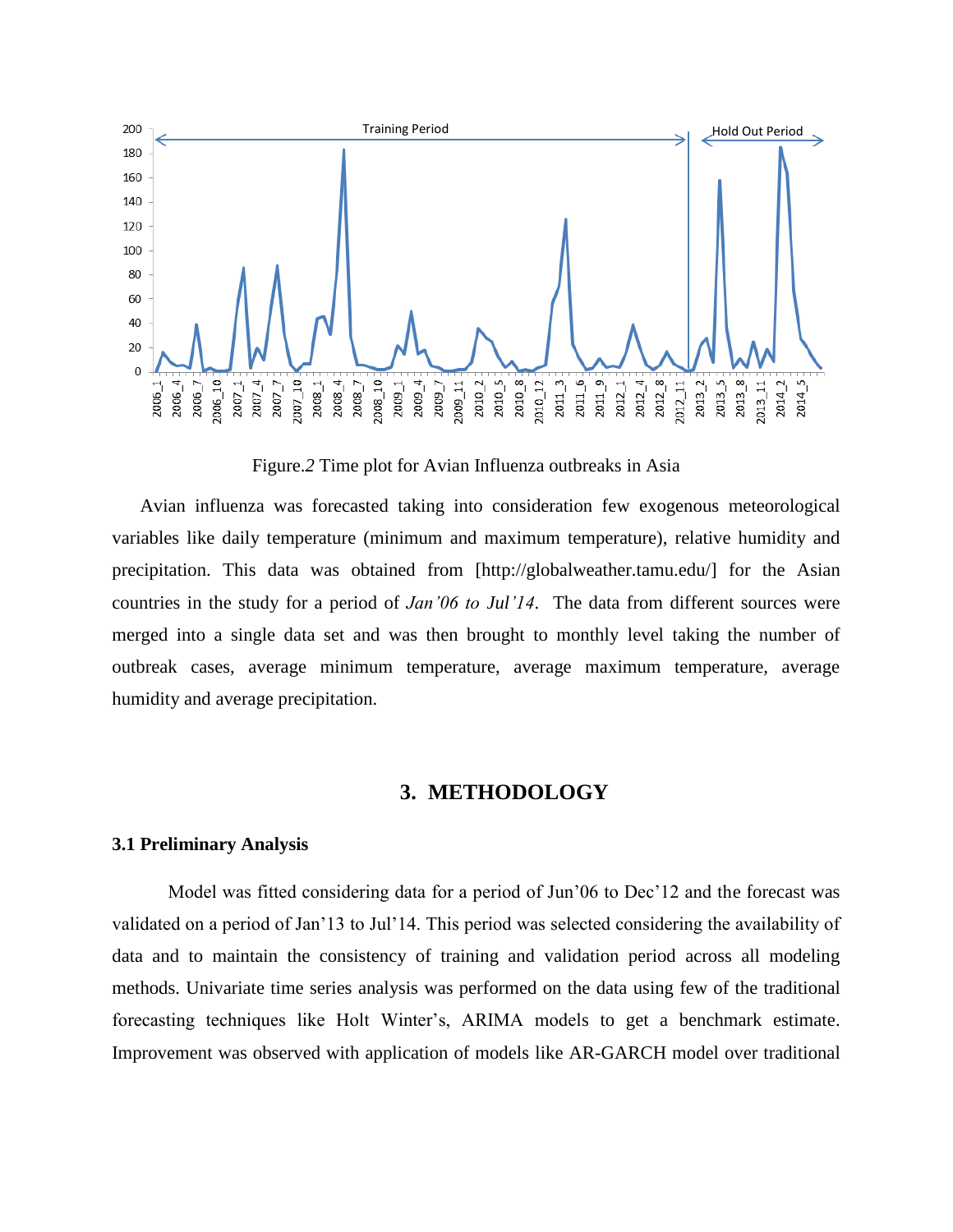forecasting models. Actual vs fitted are highlighted to show the performance of traditional models in figure.*3*. A detailed R syntax is shared in Appendix A for reference.



Figure.*3* Actual vs Fitted for traditional models

However, real world forecasting processes involve complex nonlinear series having large number of components. In the study for zoonotic diseases, occurrences are driven by lot many factors like weather, humidity, cleanliness, income group, etc. It is difficult to analyze such disease as its components, when interacting with each other, mask and distort the regularities which need to be identified. This gives rise to the requirement to break down the process under consideration into individual components and analyze each and every component separately. Analysis of individual component and consideration of contribution they make into the process at hand helps us understand the process better as well as increases forecast reliability.

In the research work, decomposing the monthly influenza outbreaks using Empirical Mode Decomposition (EMD) [M.C. Wu and C.K. Hu (2006)] technique was done. Exogenous variables like temperature, humidity, and precipitation were used and a set of machine learning techniques like Gradient Boosting Machine, Support Vector Regression, and Random Forest were applied on EMD decomposed data to come up with the forecasted value. Models were compared on basis of mean absolute percentage error (MAPE) on the hold out validation period. For all modeling exercise, R-Studio programming environment was used and various packages were considered from CRAN [http://CRAN.R-project.org].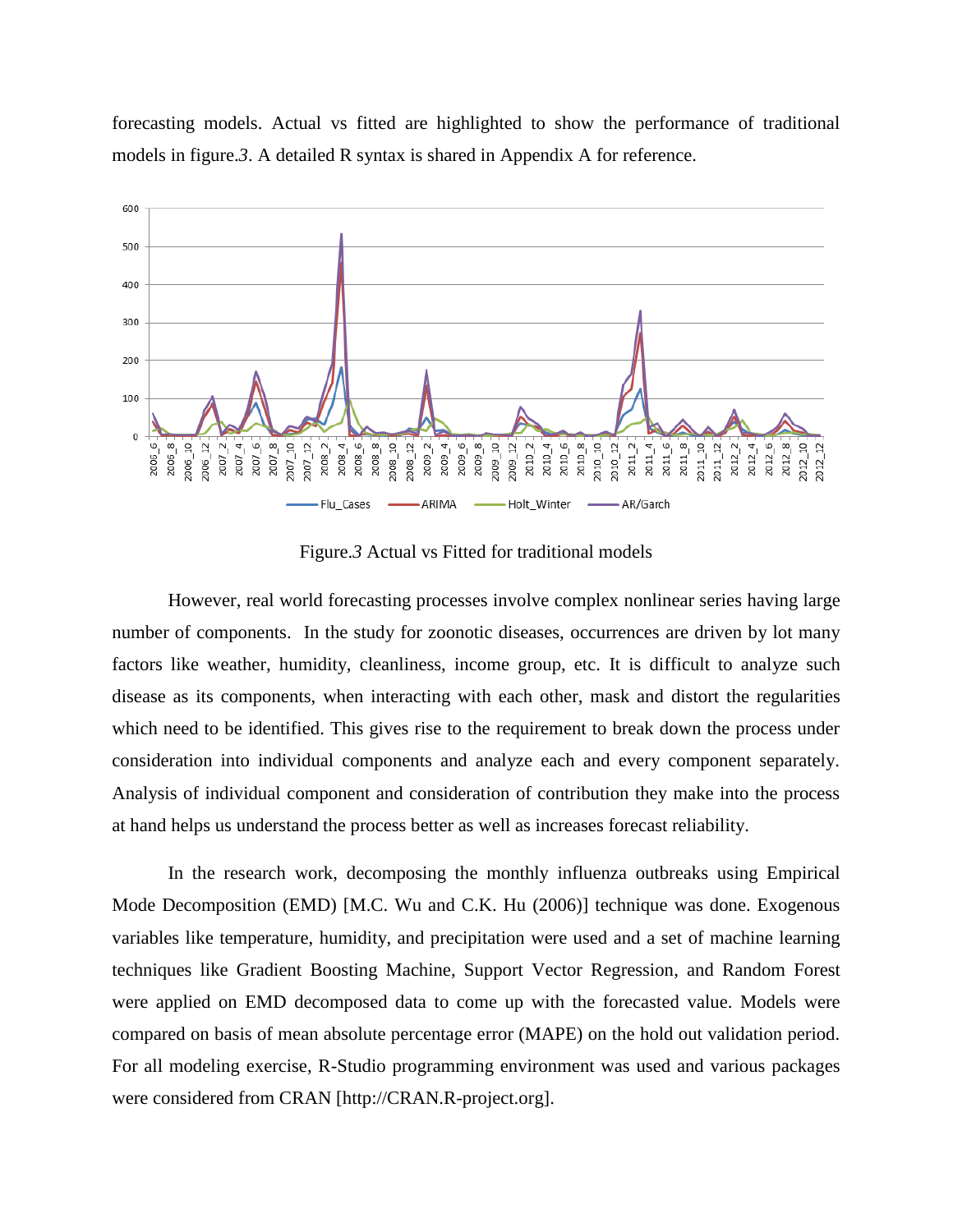#### **3.2 Empirical Mode Decomposition**

Empirical Mode Decomposition is a decomposition technique which was proposed as the fundamental part of the Hilbert-Huang transform (HHT) [Huang NE, *et*. *al*. (1998)]. In contrast to other decomposition techniques, the EMD decomposes any given data into Intrinsic mode functions (IMF) that are not set analytically and are determined by analyzed sequence only. The basis functions are determined directly from the input data. An IMF resulting from the EMD shall satisfy the following requirements:

- 1. The number of IMF extrema (the sum of the maxima and minima) and the number of zerocrossings must either be equal or differ at most by one;
- 2. At any point of an IMF, the mean value of the envelopes defined by local maxima and local minima shall be zero.

Decomposition contains a family of frequency ordered IMF components. Each successive IMF contains lower frequency oscillations than the preceding one.



Figure.*4* Plotting the envelopes and their mean

Figure.*4* depicts the analyzed sequence of the thin blue line which is the actual series under consideration. The envelopes are shown in green. Mean is calculated based on the two envelopes and then subtracted from the initial sequence. To obtain the final IMF, new maxima and minima shall be identified and all the above steps repeated until stoppage criteria are met. This recursive process of subtracting the mean of envelopes from the initial sequence is called sifting. Figure.*5* shows the sifting process applied on the monthly Avian Flu cases recorded for Asian countries.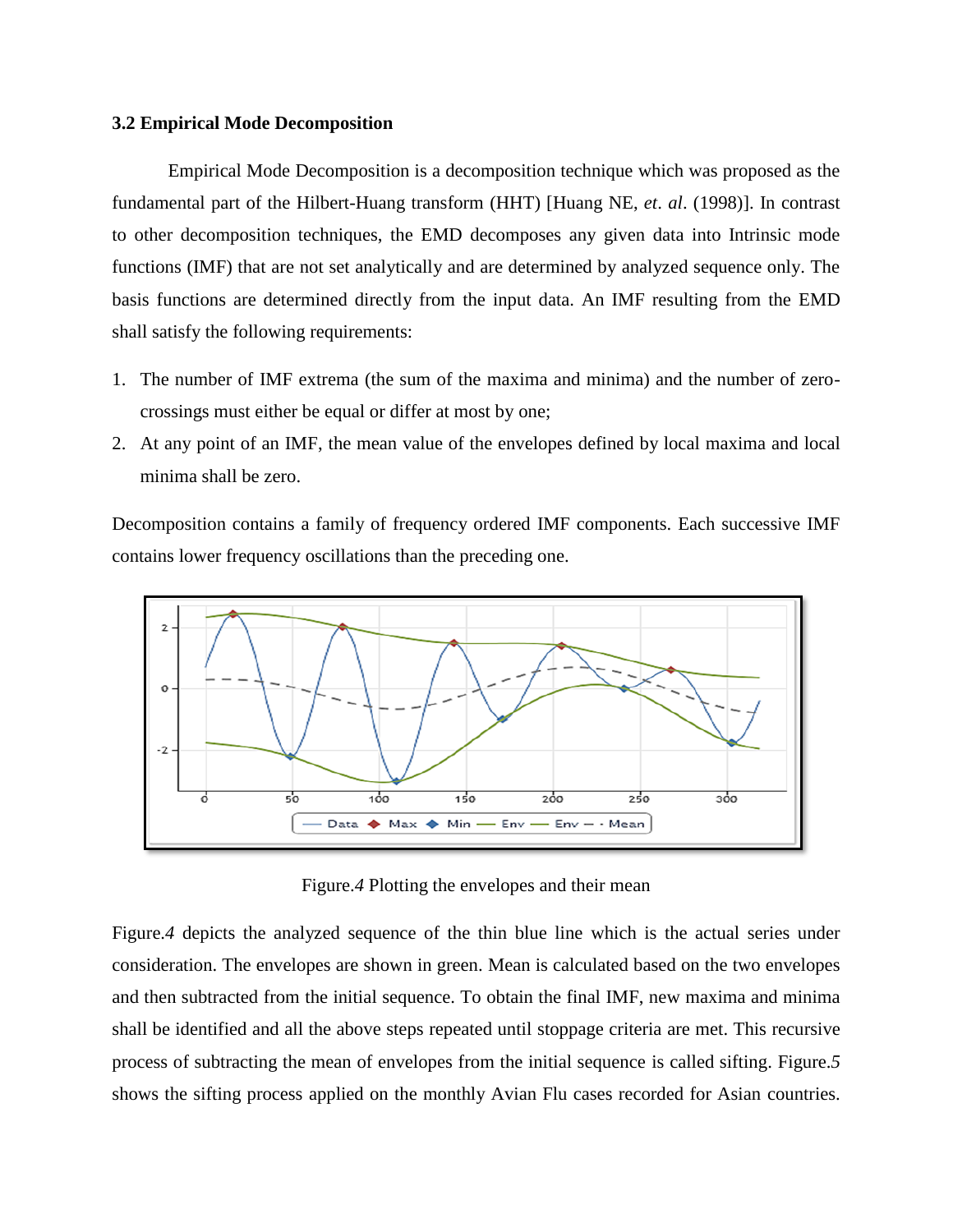The sifting process continues until the mean value of the minima and maxima envelopes becomes zero and that is the first IMF extract.



Figure.*5* Sifting simulations on Monthly Avian Flu cases in Asia

Monthly avian influenza outbreak data was first tested for various transformations and then square root transformation was considered to reduce on the variance along with handling months which had no outbreak cases as shown in Figure.*6*.



Figure.*6* Modified series using Square root transformation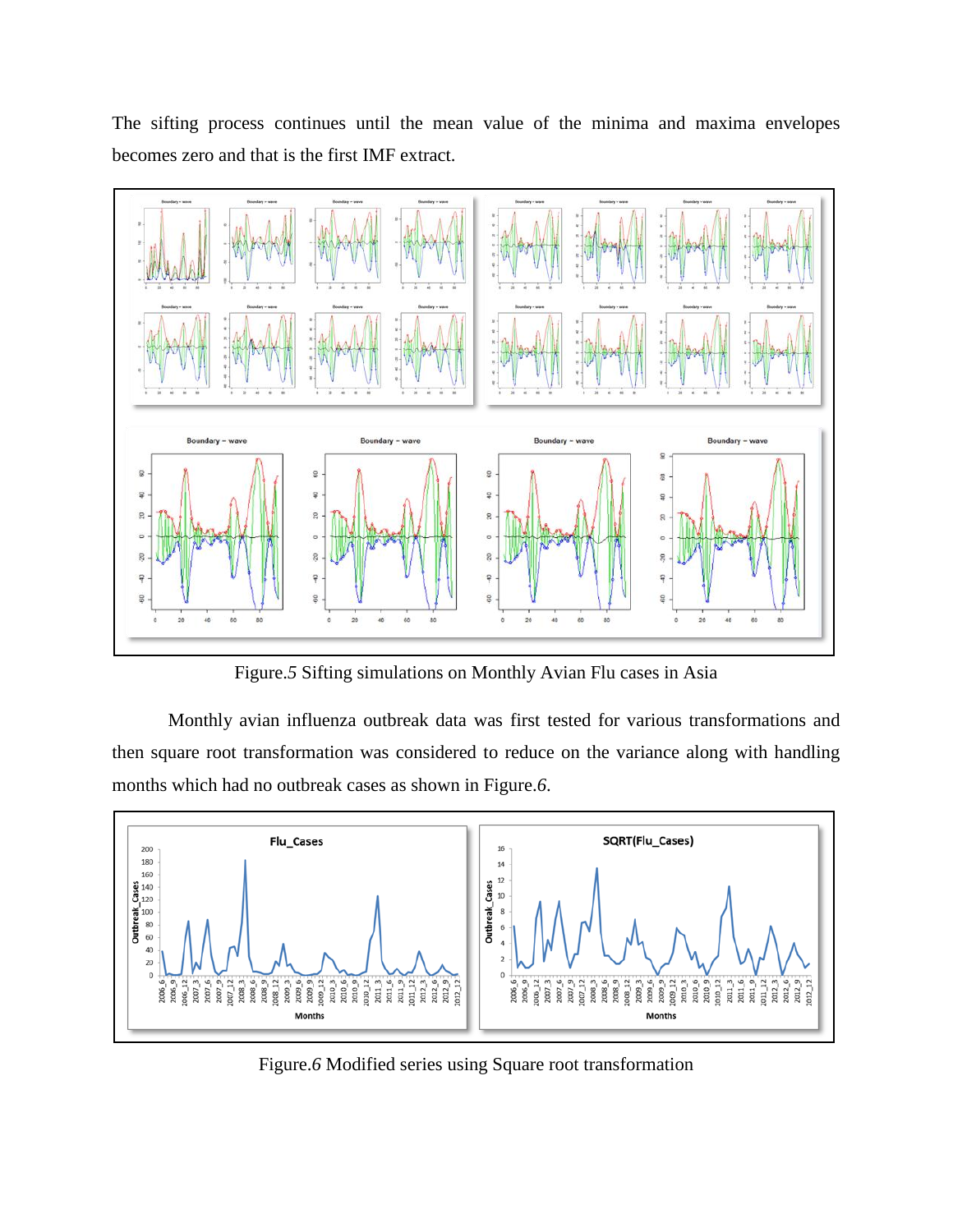This transformed series was then decomposed into various IMFs using the EMD algorithm. Figure.<sup>7</sup> demonstrates the decomposition of the monthly series into varying frequency IMF series.



Figure.*7* EMD Decomposition of Monthly Avian Flu Cases

A maximum of *4* IMF series was extracted using the EMD algorithm for the given flu data. Along with the above *4* IMF series, the final residue series was also to be forecasted for a longer horizon. These extracted series were then forecasted using various machine learning techniques. All of these individual forecasts were summed up to obtain the final forecasted series.

## **3.3 Application of Machine Learning**

Comparative study was performed on the given dataset with a combination of machine learning models random forest, support vector machine and gradient boosting machine.

Random forest (RF) is a typical machine learning technique which starts by creating decision trees in a recursive fashion. It selects a subset of available features and recursively partitions the data in the regression space until the amount of variation in the subspace is small. Random forest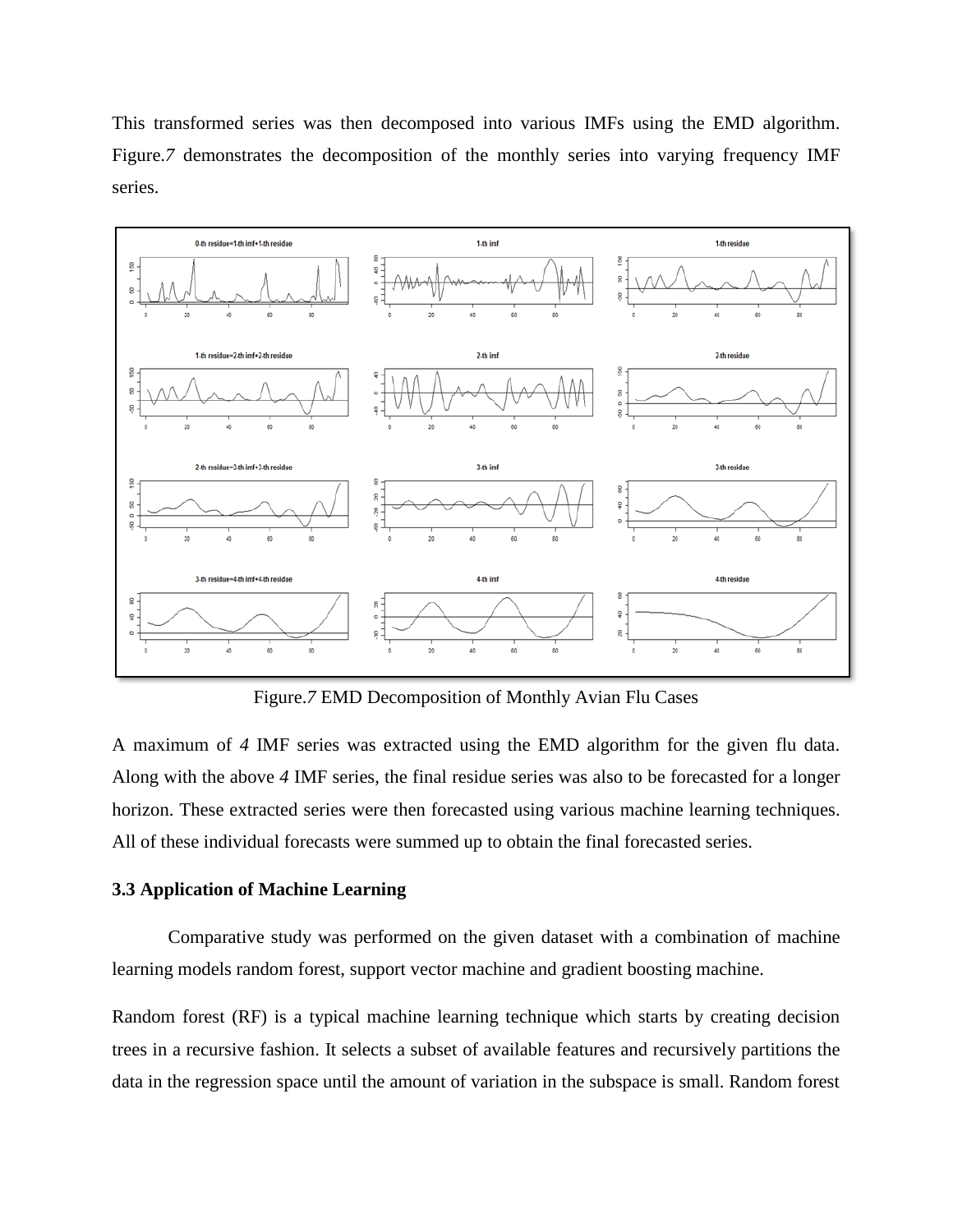as a technique is greedy and as a result, does not necessarily converge to the global optimal solution. In order to avoid such indecisive convergence, a collection or ensemble of locally optimal trees is done which is termed as bagging. The ensemble of such trees is known as forest. Variables considered were the lagged values of temperature, humidity, precipitation, and seasonality indicators. All of these variables were scaled and centered. The model used 1000 trees with a grid search approach to sample the efficient number of features to be selected to build the final model with least root mean square error.

Another machine learning technique Support Vector Regression (SVR) [B. Scholkopf (1997)] is applied for forecasting in regression framework by introducing an alternative loss function. The loss function is modified to include a distance measure. It employs a rich class of non-linear modeling functions via the use of kernels. For the current research, svmPoly kernel was used to decipher the support vectors. This kernel takes in three parameters namely degree, scale and cost. A grid search was performed to choose these parameters automatically. Root mean square error was the metric considered to select the efficient parameters for each and every model.

Finally, a class of machine learning models Gradient Boosting Machine (GBM) [Friedman, J. H., (2001)] which is again a tree based model involving a recursive addition to the initial learning from the residuals was applied. It fits a tree based model on the residuals using the specified list of variables at hand and explains the variance in the residuals. Total number of trees specified for model building was 500 with interaction depth as *5* and learning weight of iteration was 0.1.



Figure.*8* Fit using Random Forest, Support Vector and Gradient Boosting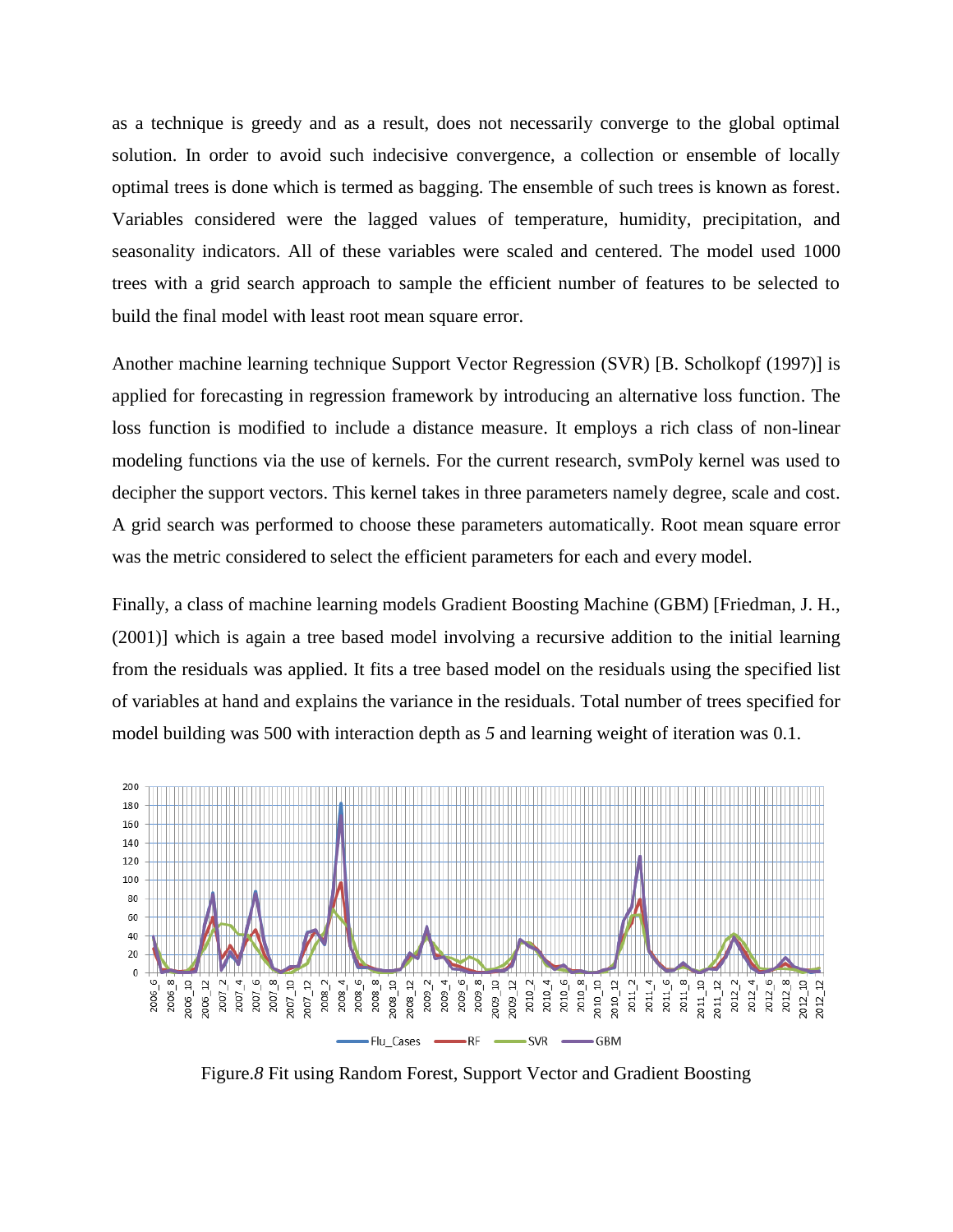Figure.*8* shows the fit for the class of machine learning models discussed. Detailed syntax used for developing these machine learning models along with IMF extraction is appended in Appendix B for reference.

#### **3.4 Ensemble Approach**

A state of art ensemble approach for harnessing the power of all the machine learning models was applied for coming up with the efficient solution. A flowchart explaining the ensemble strategy is shown in Figure.*9*.



Figure.*9* Demonstration of Ensemble of various Machine Learning Models

Ensemble was done in order to come up with a stable forecast for longer horizon. Each of these machine learning techniques had a better fit when compared to any of those classical benchmark techniques applied during the preliminary analysis. A lot of numerical iterative methods along with some intuitive combination of models were performed to come up with ensemble coefficients. As shown Figure.*9*, Ensemble Forecast *1* is a combined result of first half of a year using SVR and second half of a year using RF model. Similarly, Ensemble Forecast *2* is a combined result of first half of a year using GBM and second half of a year using RF model.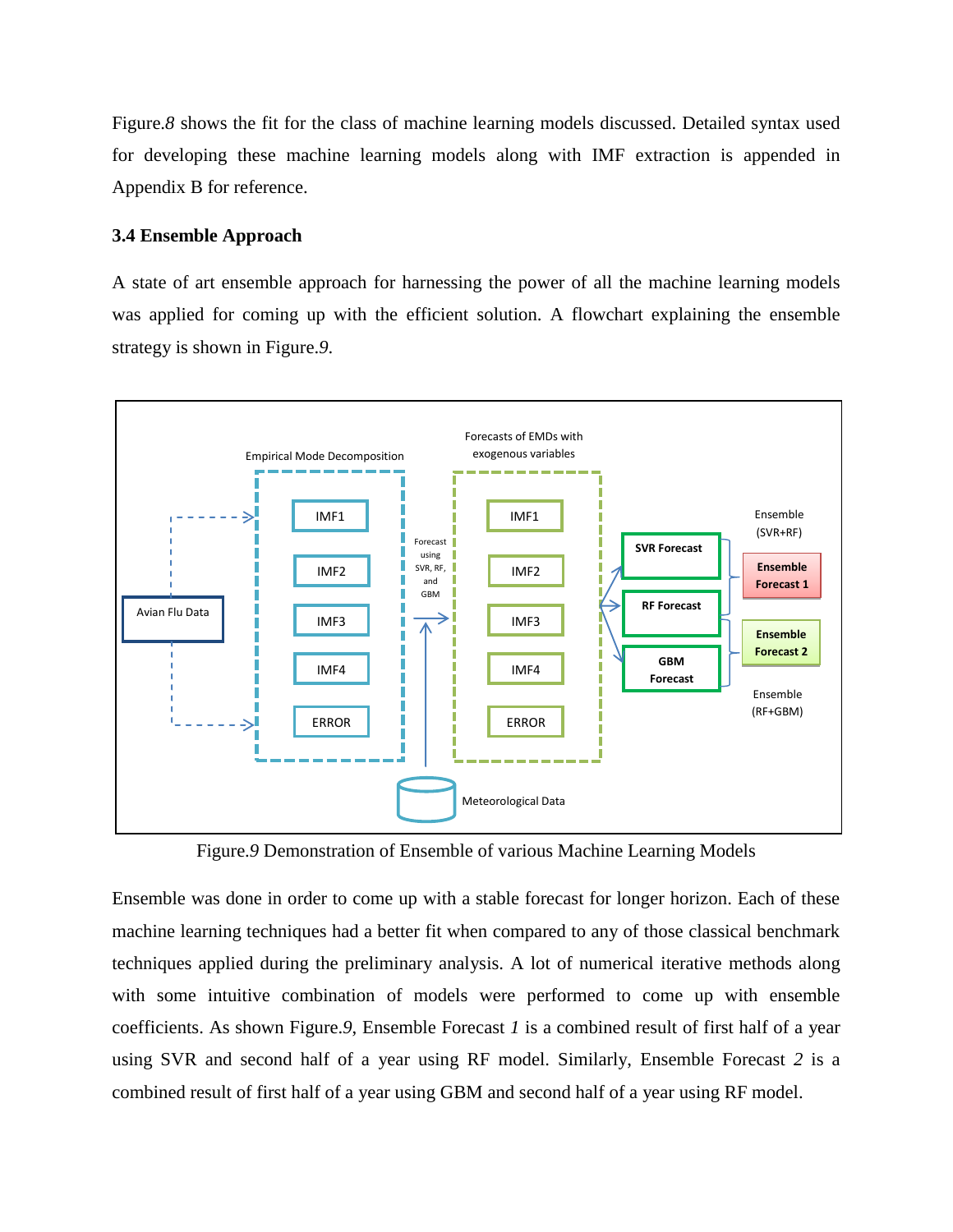## **4. RESULTS**

A summary shown in Table.*1* compares results of ensembled machine learning models and shows improvement over traditional univariate models. The model performance is compared in the hold out period (*Jan'13 to Jul'14*) basis the mean absolute percentage error. There was a significant improvement observed in the forecasts that were obtained using machine learning methods.

| <b>Forecasting Methods</b>                        | MAPE ( $DEV$ Jun'06 – Dec'12) | <b>MAPE</b> (VAL Jan'13 – Jul'14) |
|---------------------------------------------------|-------------------------------|-----------------------------------|
| <b>Traditional Univariate Forecasting Methods</b> |                               |                                   |
| Holt's Winters                                    | 152.0%                        | 108.5%                            |
| <b>ARIMA</b>                                      | 90.7%                         | 89.5%                             |
| <b>AR-GARCH</b>                                   | 102.3%                        | 88.9%                             |
| <b>Ensemble of Machine Learning Methods</b>       |                               |                                   |
| Ensemble 1<br>$(SVR+RF)$                          | 70.6%                         | 67.2%                             |
| Ensemble 2 (RF+GBM)                               | <b>28.7%</b>                  | 44.6%                             |

Table.*1* Comparison of Mean Absolute Percentage Errors

Ensemble *2* which constituted of intuitive ensemble of RF and GBM significantly reduced on the MAPE when compared to the best benchmark set by traditional models. For the hold out period ensemble *2* model reduced the MAPE to 44.6% in comparison to best performing traditional model at 88.9% MAPE.



Figure.*10* Graph showing the actual vs forecast for Ensemble *1* and Ensemble *2* techniques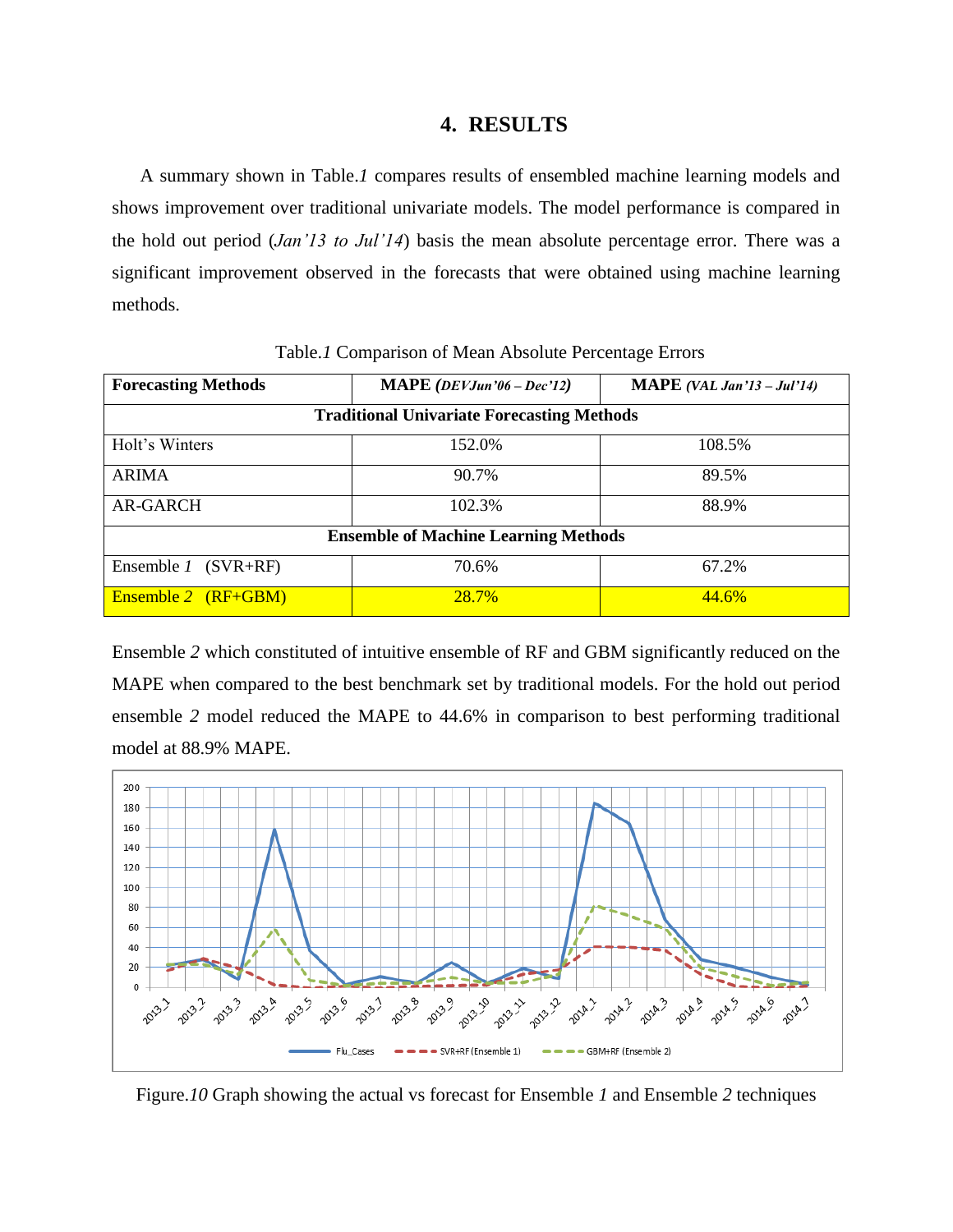A visual display to show the model performance in the hold out period for different ensembled model is shown in figure.*10*.

#### **5. CONCLUSION**

Each method of forecasting has its own strength and weaknesses and hence an ensemble of these non-linear techniques tries to minimize on their shortcomings. In the present research work, ensemble of machine learning techniques random forest and gradient boosting machine models provide an enhanced predictive ability over existing time series models (ARIMA) for the prediction of Avian Influenza outbreaks in Asian regions. This ensemble model takes advantage of each of its components random forest and gradient boosting, and recursive learning component, to generate good prediction efficiency. Also, the proposed approach is capable of handling time series prediction over a longer horizon. As next steps for improvement of the current work additional factors could be incorporated into the predictive model. Also, more granular study for any specific country/location and incorporating the Geographic Information System to track the outbreak would improve the findings of research work further.

## **6. ACKNOWLEDGEMENT**

We would sincerely like to thank the leadership of Advanced Research and Analytics (ARA) for supporting our research work. We would also like to pay special gratitude to the head of Instructional Design team (ARA) for helping us in figuring out relevant data for the analysis. Last but not the least; we also acknowledge the support and critical feedback of our lead timeseries modeler.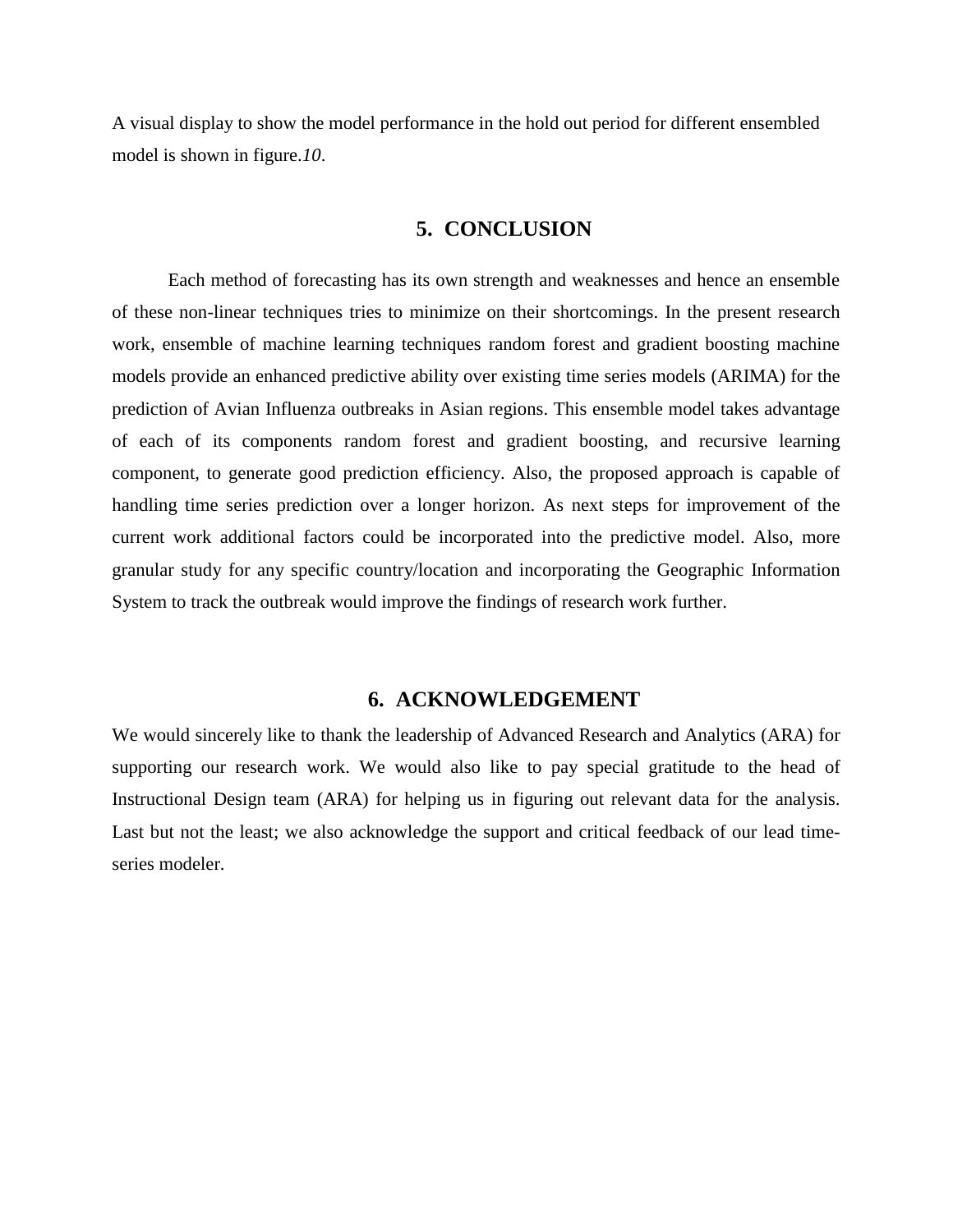## **References**

Box, G., and Jenkins, G. (1970). *Time series analysis: Forecasting and control*, San Francisco: Holden-Day

Engle, Robert F. (2001). "GARCH 101: The Use of ARCH/GARCH Models in Applied Econometrics". *Journal of Economic Perspectives* **15** (4): 157–168.

Friedman, J. H. (2001) Greedy function approximation: A gradient boosting machine*. Annals of Statistics* **29** (1189–1232).

Husin N. A., Salim N., and Ahmad, A. R. (2008), "Modeling of dengue outbreak in Malaysia: A comparison of Neural Network and Nonlinear Regression Model," *Proc. International Symposium in Information Technology*, pp. 1-4.

Huang N. E., Shen Z., Long S. R., Wu M. C., Shin H. H., Zheng Q., Yen N. C., Tung C. C., Liu H. H. (1998) The Empirical Mode Decomposition Method and the Hilbert Spectrum for Nonstationary Time Series Analysis. *Proc Roy Soc London A* **454**: 903–995

Kane M. J., Price N., Scotch M. and Rabinowitz P., (2014) Comparison of ARIMA and Random Forest time series models for prediction of avian influenza H5N1 outbreaks, *Kane et al. BMC Bioinformatics*, **15**:276

Liu, Y.P., Wang, Y. and Wang Z., (2013). RBF Prediction Model Based on EMD for Forecasting GPS Precipitable Water Vapor and Annual Precipitation. *Advanced Materials Research*, **765**: 2830-2834.

Labate, D., Foresta, F.L. Occhiuto, G. Morabito, F.C. Lay-Ekuakille, A. Vergallo, P. (2013). Empirical mode decomposition vs. wavelet decomposition for the extraction of respiratory signal from single-channel ECG: *A comparison. Sensors Journal, IEEE,* **13**(7): 2666-2674.

M.C. Wu and C.K. Hu, (2006). *Empirical mode decomposition and synchrogram approach to cardiorespiratory synchronization*, Phys. Rev. E **73**, 051917

R Core Team: R: (2014) *A Language and Environment for Statistical Computing.* Vienna: R Foundation for Statistical Computing; [http://www.Rproject.org/] [ISBN 3-900051-07-0]

Scholkopf. B. (1997) *Support Vector Learning*. R. Oldenbourg Verlag, Munich

The United Nations Food and Agricultural Organization: EMPRES-i Global Animal Disease Information System. [http://empres-i.fao.org/eipws3g/]

The National Centers for Environmental Prediction: [Global Weather Data for SWAT](http://globalweather.tamu.edu/) [\[http://globalweather.tamu.edu/\]](http://globalweather.tamu.edu/)

Vapnik, V. (1995) The nature of statistical learning theory. Springer-Verlag, New York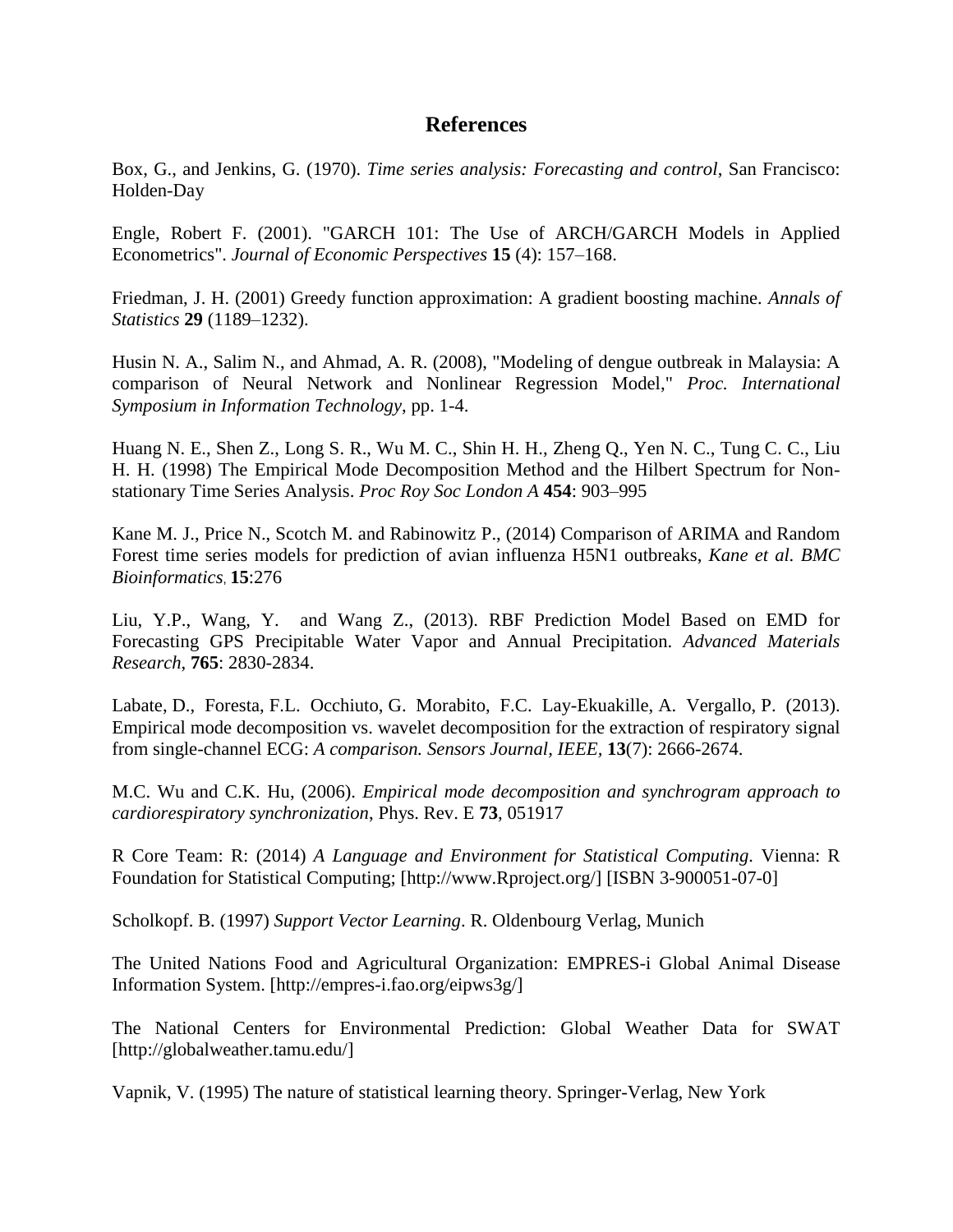## **APPENDIX A**

## Code for forecasting monthly Avian Influenza using Traditional techniques like Holt's Winter, ARIMA, AR-GARCH

#########Tile: Flu Forecasting using Traditional techniques like Holt's Winter, ARIMA, AR-GARCH # Removes the junk variables from the memory  $rm(list=ls()$ 

#########loading required packages for Analysis library(TSA);library(tseries);library(forecast);library(fGarc h);library(PerformanceAnalytics);library(rmgarch)

#########Setting working directory setwd("/Users/desktop/DATASET/Research")

#########Reading Dataset flu <- read.csv("flutrain.csv") flu  $\langle$ - flu[,4] hist(flu) hist(exp(flu)) length(flu)

# Converting Data to time series object t\_data <- ts(flu\$Flu\_Cases[1:79], frequency=12, start=c(2006,6)) #Holt Winter holt<- HoltWinters(t\_data) holt\_forecast<- forecast.HoltWinters(holt,  $h = 19$ ) holt\_forecast plot(holt\_forecast) holt<- as.numeric(holt\_forecast\$mean) write.csv(round(holt), file="Holt.csv")

#########creating reg variable to have intercept  $t <$ - seq $(1,79,1)$ nt  $\langle$ - seq $(80,98,1)$ str(flu) #transforming time series. flue <- ts(sqrt(flu),frequency=12) class(flu) # creating Arima using Auto.Arima flu.auto <- auto.arima(flu) adf.test(flu) adf.test(flu,k=12) adf.test(diff(flu,lag=12)) adf.test(diff(diff(flu,lag=12))) acf(flu,lag.max=200) pacf(flu,lag.max=200) acf(diff(diff(flu,lag=12)))

eacf(diff(diff(flu,lag=12))) #craeting Arima model manually flu.arima  $\leq$ - arima(flu,order=c(0,0,1), seasonal=list(order=c(0,1,1),period=12),xreg=t) fluarpreA <- predict(flu.auto,n.ahead=19) fluarpre <- predict(flu.arima,n.ahead=19,newxreg=nt) #writing csv file write.csv(fluarpre\$pred,file="ffores.csv") write.csv(fluarpreA\$pred,file="fforea.csv") plot(residuals(flu.arima),type="p") res <- residuals(flu.arima) resa <- residuals(flu.auto) Box.test(resa) resasq <- resa\*resa Box.test(res) Box.test(resasq) resq <- res\*res Box.test(resq) plot(resq,type="l") acf(resq) pacf(resq) eacf(resq) eacf(resasq) #Aarch Modeling for Residual  $#spec < -ugarchspec(variance_model = list(model =$ "sGARCH", garchOrder =  $\#c(1,1)$ ), mean.model = list(armaOrder =  $c(0, 0)$ , include.mean = FALSE), #  $distribution_model = "norm")$ eacf(resasq) #creating Garch model from residual from autoarima resag < garchFit(~garch(1,0),data=resa,cond.dist="norm",include. mean=FALSE) resagp <- predict(resag, n.ahead=19) eacf(resq) #creating Garch model for residual of Manual Arima Model resgp < garchFit(~garch(2,0),data=res,cond.dist="norm",include.m ean=FALSE) resqg <- predict(resgp, n.ahead=19) write.csv(resqg\$standardDeviation,file="sd1.csv")

write.csv(resagp\$standardDeviation, file="sd2.csv")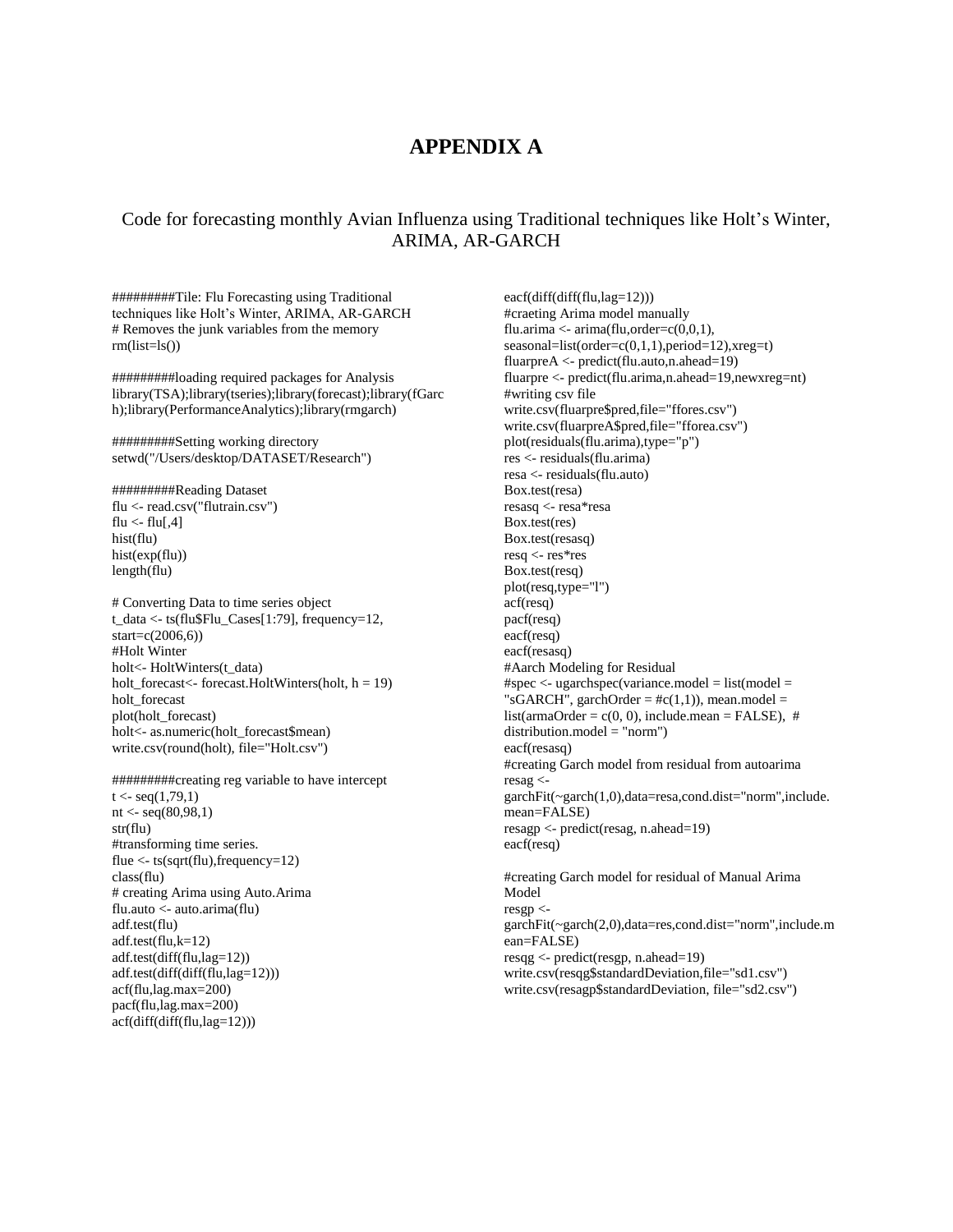## **APPENDIX B**

## Code for forecasting monthly Avian Influenza using Machine Learnings methods (Random Forest, Gradient Boosting Machine and Support Vector Regression)

 $rm(list=ls()$ root <- "C:\\Users\\vshar50\\Documents\\Research\_n\_Developmen t\\Research Papers\\DATA" setwd(root)

library(data.table) data<- as.data.frame(fread("Weather\_Data.csv")) t\_data<- ts(sqrt(data\$Flu\_Cases)[1:79], frequency =12, start= $c(2006,6)$ )

library(EMD) ### Extracting the first IMF by sifting process  $par(mfrow=c(2,3))$ tryimf <- extractimf(t\_data, check=TRUE, boundary="wave")

### Empirical Mode Decomposition  $par(mfrow=c(4,3))$ try <- emd(t\_data, boundary="wave", plot.imf=TRUE)

# Collecting IMF # These are the series to be forecasted imf1= try[[1]][1:98] imf2= try[[1]][99:196] imf3= try[[1]][197:294] imf4= try[[1]][295:392]  $error = try[2]$ 

training<- cbind(data[1:79,5:ncol(data)], error[1:79]) names(training)<- c(names(data)[5:ncol(data)], "error")

testing<- cbind(data[80:98,5:ncol(data)], error[80:98]) names(testing)<- c(names(data)[5:ncol(data)], "error")

library(caret) # setup learning method require(randomForest) library(doParallel)

# try the random forest fit # using parallel computation if available set.seed(9)  $r f G r id = expand.gr id (mtry = c(3, 5, 7, 9, 11, 15, 20))$ cluster <- makeCluster(detectCores()) registerDoParallel(cluster)

# applies for each classification or regression fit fitControl <- trainControl(  $method = "repeatedcv",$ number  $= 5$ ,

repeats  $= 5$ , classProbs = FALSE,  $verboselter = TRUE$ . preProcOptions=list(thresh=0.95,na.remove=TRUE,verbos e=TRUE),  $seeds = NA$ ,  $allowParallel = TRUE$  $\lambda$ paste(names(training),collapse="+") ################################################ # Forecasting IMFs  $1<sup>st</sup>$ ,  $2<sup>nd</sup>$ ,  $3<sup>rd</sup>$ ,  $4<sup>th</sup>$  and error using Random Forest cluster <- makeCluster(detectCores()) registerDoParallel(cluster) #Random Forest Code fit.raf <- train(error~ <List of Variables>, data=training, method="rf", preProcess=c("center","scale"), tunelength=10,  $tuneGrid = rfdrid$ , trControl=fitControl,  $ntree = 1000$ , importance=TRUE, metric="RMSE") stopCluster(cluster) predicted.raf <- predict(fit.raf,newdata=testing) fitted.raf<- predict(fit.raf,newdata=training) ################################################ ############################ #Support Vector Machine library(e1071) cluster <- makeCluster(detectCores()) registerDoParallel(cluster) svm<- train(error~<List of Variables>, data=training,  $method = "sumPoly",$  trControl = fitControl,  $preProc = c("center", "scale"),$  $tuneLength = 10$ ,  $metric = "RMSE")$ stopCluster(cluster) predicted.svm <- predict(svm,newdata=testing) fitted.svm<- predict(svm,newdata=training) ################################################ ############################ #Gradient Boosting Machine

set.seed(9999)